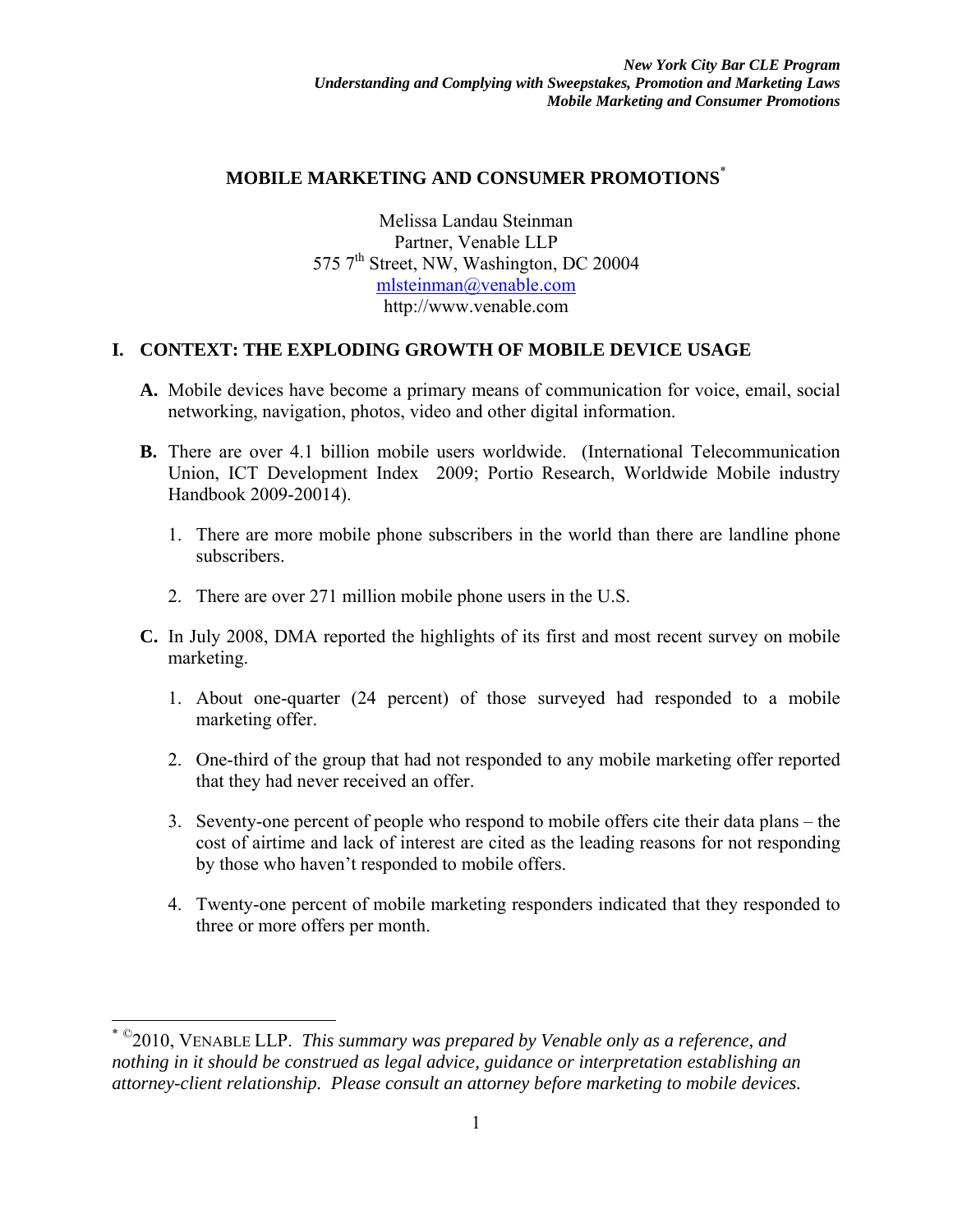- 5. Teens between 15-17 years old (19 percent) and young adults between 21-30 years old (19 percent) are twice as likely to respond to offers on their mobile devices as individuals between 18-20 years old (7 percent).
- 6. Single (never married) respondents are the most likely of all groups to respond to mobile marketing appeals.

# **II. LEGAL AND INDUSTRY STANDARDS FOR MOBILE MARKETING**

### **A. What Rules Apply? General Standards for Mobile Marketing**

- 1. There is ONE OVERRIDING PRINCIPLE: The customer must be in control of the relationship …. "The customer is king (or queen)"
- 2. Two federal laws provide the primary legal framework for regulating messages sent to mobile devices:
	- a. *The Telephone Consumer Protection Act ("TCPA")* (47 U.S.C. § 227 et seq.) and corresponding Federal Communications Commission (FCC) rules (47 C.F.R. § 64.1200 *et seq.*)Which law applies depends, in part, on what technology is used to send the messages, but most text message campaigns are subject to the TCPA.
	- b. *The Controlling the Assault of Non-Solicited Pornography and Marketing Act ("CAN-SPAM Act")* (15 U.S.C. § 770 *et seq.)* and corresponding FCC rules. (47 C.F.R. § 64.3100 *et seq.*)
- 3. States also have similar laws regulating telemarketing and email marketing.
- 4. Industry standards are also extremely important in regulating mobile marketing basic principles and best practices (as well as, in some case, more specific carrier policies) are outlined in guidelines from the Direct Marketing Association (DMA), Mobile Marketing Association (MMA) and CTIA – the Wireless Association, an international association for the wireless telecommunications industry.
	- a. The industry standards generally address issues such as:
		- i. Notice: As part of the mobile marketing communication, the marketer must provide the identity of the marketer or products or services, and key terms and conditions of the offer, to the consumer.
			- (1) Choice & Consent: The mobile marketer must obtain opt-in consent via text message, IVR, web site, or other method (with functionally-equivalent opt-out).
			- (2) Consumers who opt-in must have an easy way to opt-out of all mobile marketing.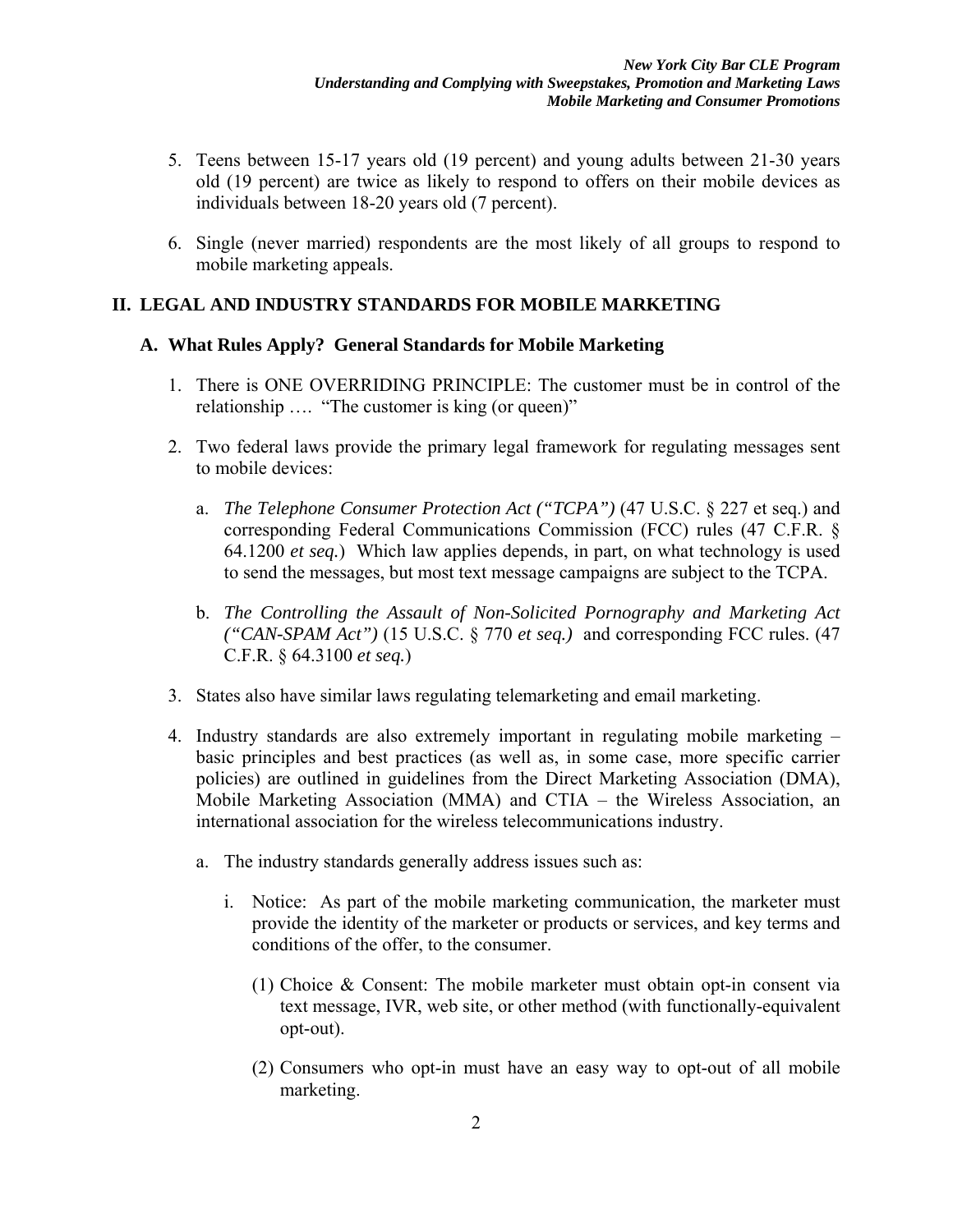- (3) Consent is program-specific.
- ii. Security: Mobile marketers must design programs and take steps to protect user information.
	- (1) Privacy policies must be aligned between the carrier and the brand.
	- (2) Marketers must seek to avoid privacy/data breaches and respond appropriately if they occur.
- b. MMA US Consumer Best Practice Guidelines for Cross-Carrier Mobile Content Programs (the "MMA Guidelines") is the most specific industry standard. *See*  http://tinyurl.com/lhwsde.
	- i. The MMA Guidelines, discussed in more detail below, is a compilation of legal requirements, best practices, and wireless carrier policies that can be highly specific. It specifically addresses, for example, how to properly structure and market sweepstakes using mobile marketing.
	- ii. The MMA Guidelines do not have the force of law, but most agreements related to mobile marketing campaigns require the parties to comply with them.
- 5. Other laws that could potentially be implicated by mobile marketing: Lanham Act, FTC Act, state Unfair and Deceptive Trade Practices Acts, IP laws (trademark, copyright), fraud, etc. – similar to any other advertising campaign.

# **B. The TCPA**

- 1. The TCPA prohibits marketers from using automatic telephone dialing systems ("auto-dialers" or "ATDS") or an artificial or prerecorded voice to make "calls" to wireless devices (including cell phones, pagers, and any other device for which the called party pays), regardless of whether a marketer has an existing business relationship (EBR) with the called party.
	- a. The FCC and the courts interpret the word "call" to include text messages (including phone-to-phone and SMS message sent to a two-way pager).
		- i. The FCC has stated that the TCPA encompasses both "voice calls and text calls to wireless numbers, including, for example, short message service (SMS) calls, provided the call is made to a telephone number assigned to such service." FCC Order 03-153 ¶ 165.
			- (1) In June 2009, the Ninth Circuit Court of Appeals held that a text message can constitute a "call" and, thus, be subject to the TCPA. *See Satterfield v. Simon & Schuster,* 569 F.3d 946, 951 (9th Cir. 2009).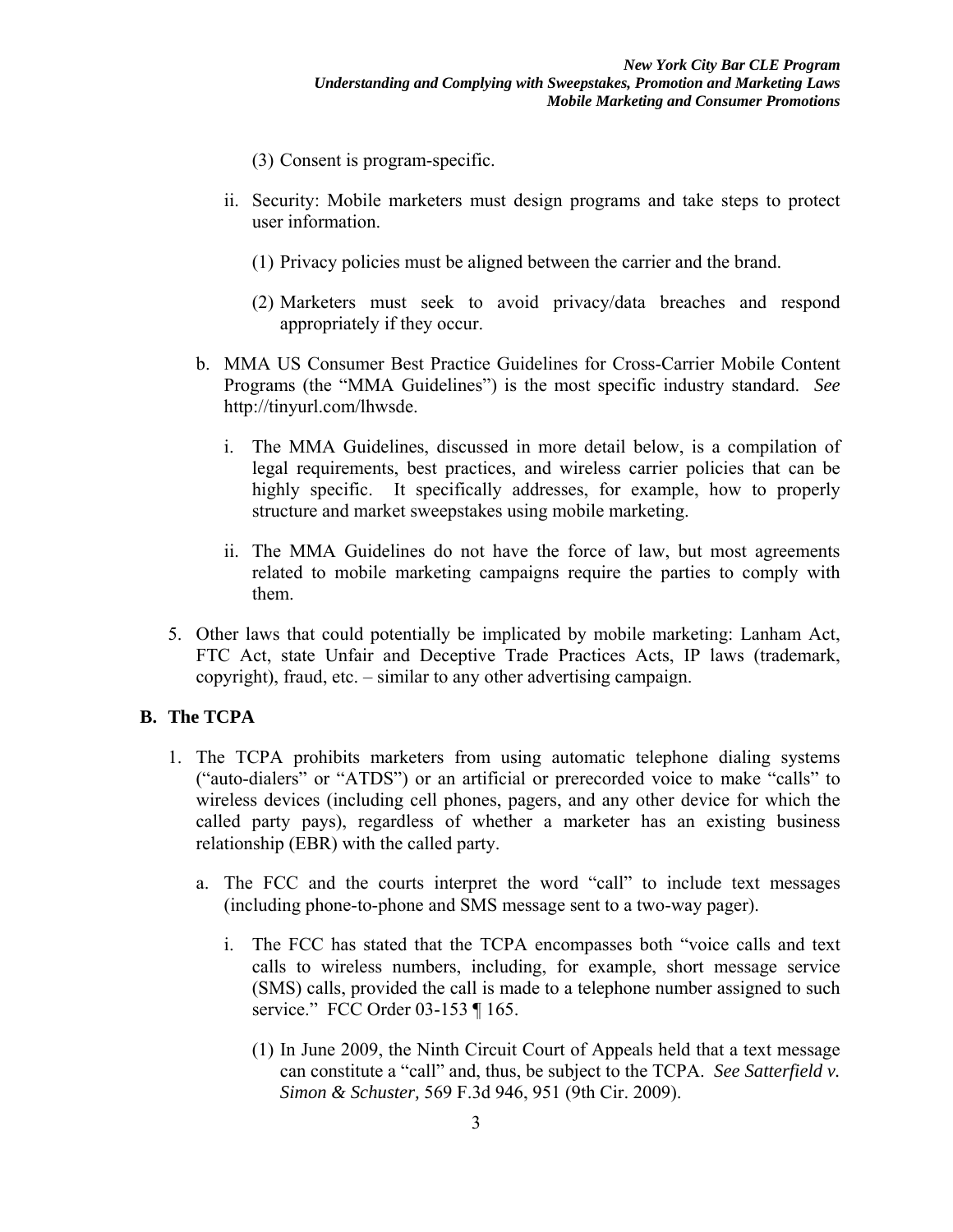- (A) *Satterfield* was a class action where publisher Simon & Schuster ("S&S) was sued for allegedly violating the TCPA by sending text messages to promote the Stephen King novel *The Cell.* 
	- (i) Plaintiff received a text message from S&S after she became a registered user of Nextones.com at the request of her minor son in order to receive a free ringtone. The sign-up included a checkbox that was followed by "Yes! I would like to receive promotions from Nextones affiliates and brands. Please note that by declining you may not be eligible for our FREE content." After receiving a text advertisement from S&S, plaintiff filed suit alleging violation of the TCPA.
	- (ii) The district court dismissed the suit, finding that the computer used to transmit the text message was not an autodialer because the number was not dialed randomly and the plaintiff had given consent to receive the message. The Ninth Circuit reversed, however, finding that:
		- It was possible that the computer had the capacity to dial randomly
		- The TCPA encompasses text calls made to SMS numbers,
		- Consent must be construed narrowly, and S&S could not rely on the consent that the plaintiff had given to Nextones because it is not an affiliate or brand of Nextones.
- (2) The Arizona Court of Appeals held that the TCPA applies to SMS and text messages sent internet-to-phone in *Jaffe v. Acacia Mortgage Corp.,* 121 P.3d 831 (Ariz. 2005), *cert. denied,* January 8, 2007. The Appellate Court found that the TCPA did not violate the defendant's First Amendment rights, but was instead a content-neutral regulation narrowly tailored by Congress to further a significant governmental interest, *i.e.,* protecting telephone subscribers from the use of technological advances to disrupt their privacy.
- ii. TCPA also applies to MSCMs (Mobile Service Commercial Messages) essentially email messages sent to an email address on an Internet domain of a wireless carrier. Most wireless carriers maintain an Internet domain name that can be used to send MSCMs to the wireless devices of users on their networks. MSCMs that are ultimately delivered to wireless devices may be considered "calls" under the TCPA and subject to rules restricting calls to wireless devices when the calls are sent using an automated system.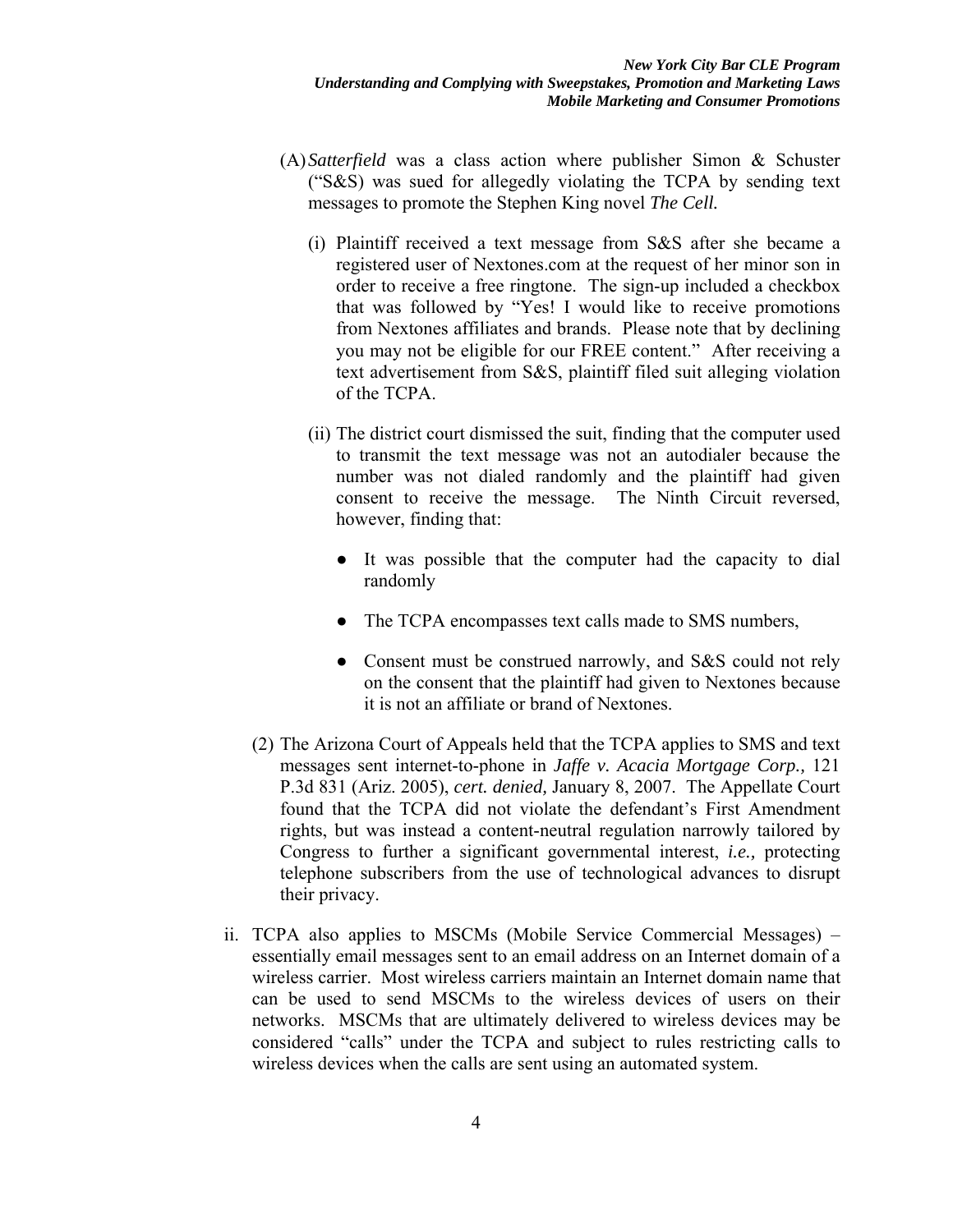- b. The TCPA defines an "automatic telephone dialing system" as "equipment which has the capacity (A) to store or produce telephone numbers to be called, using random or sequential telephone number generators, and (B) to dial such numbers."
	- i. The Ninth Circuit held in the *Satterfield* case that equipment may constitute an autodialer if it has the *capacity* to store or produce telephone numbers to be called, using a random or sequential telephone number generators, and to dial such numbers," regardless of whether the equipment *actually* stored, produced or called numbers using such a generator. 569 F.3d at 951.
	- ii. The TCPA applies to consumer and business numbers profit and non-profit – and applies regardless of whether or not a solicitation is involved, including sales, transactional, polling and survey calls.
- 2. Exceptions to the TCPA's coverage of text messages are extremely limited (although not expressly defined in the TCPA itself).
	- a. Prior express consent.
		- i. The burden to show consent is on the marketer.
		- ii. The marketer should be able to show that the consumer or business specifically consented to receive calls from the particular marketer at a certain number.
		- iii. It is helpful to look to the requirements of the industry guidelines (*e.g.,* MMA Code of Conduct), CAN-SPAM Act, etc. for guidance on how to properly obtain adequate consent.
	- b. Emergency situations.
- 3. The Do Not Call Rules and the national National Do Not Call Registry (16 C.F.R. §§ 310.4(b) (1) (iii) (B), 310.8)
	- a. Consumers can register their cell phone numbers on the National Do Not Call ("DNC") Registry. Access to the list can be purchased from the FTC.
	- b. A marketer may not send a text message to any number registered on the national Do-Not-Call list unless the marketer (a) has an established business relationship with the consumer who owns the number or (b) obtained a prior express invitation or permission from the consumer recipient.
		- i. Marketers that do not use an auto-dialer and have neither an existing business relationship nor express consent must regularly scrub their lists against the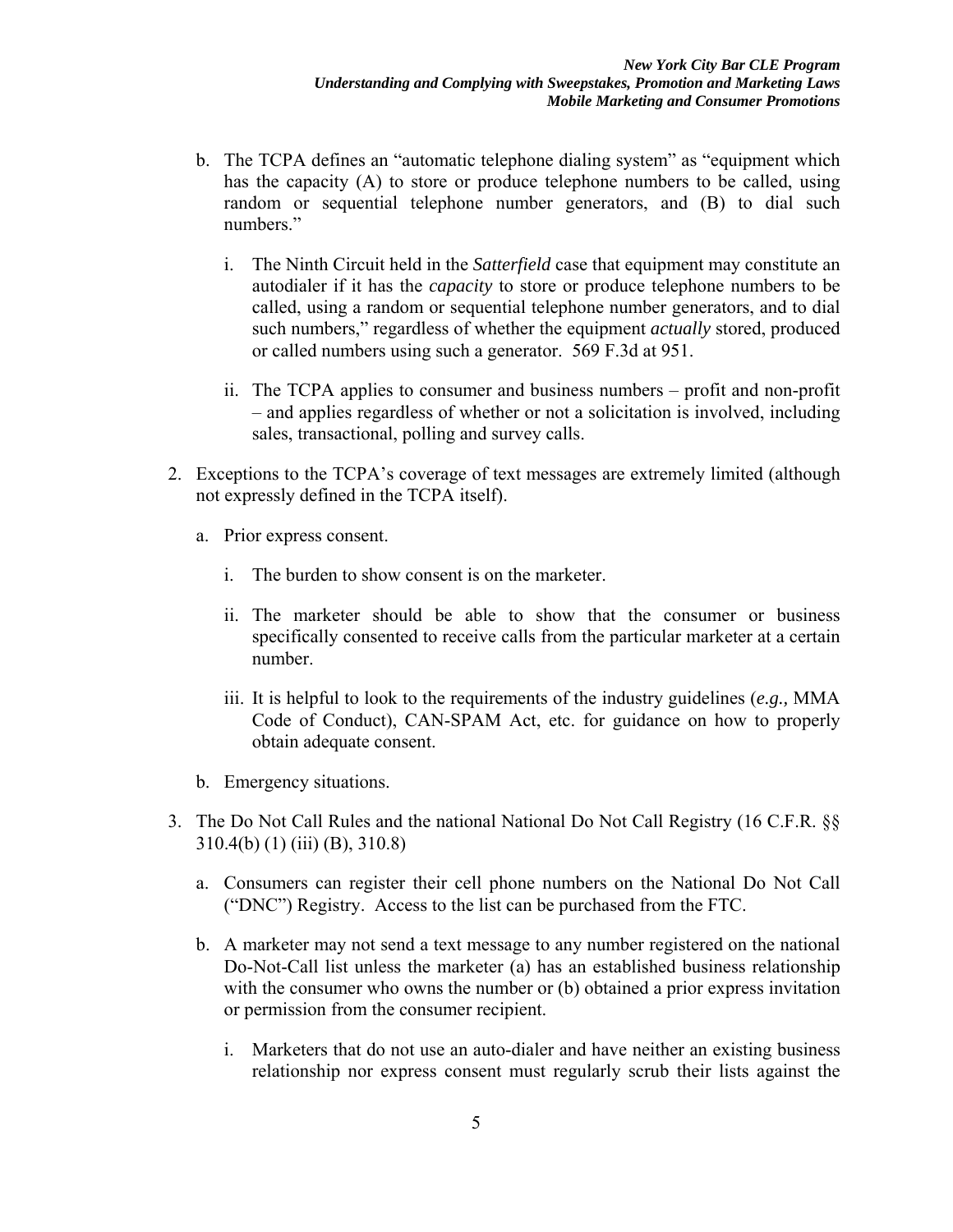DNC list to prevent sending messages to consumers who have specifically requested not to be called.

- ii. An established business relationship can be demonstrated by a transaction within the last 18 months or an inquiry within the last 3 months.
- iii. Permission to call the consumer must be evidenced by a signed, written agreement between the consumer and the marketer that states that the consumer agrees to be contacted and includes the telephone number to which the calls may be placed.
- iv. *Express* consent is required if an auto-dialer is used.
- c. There are also requirements to maintain a company DNC list.
- 4. Wireless device numbers and "porting" landlines.
	- a. Consumers can port their landline numbers to their wireless devices.
	- b. How do you know? Through the Interactive Marketing Services (IMS), which is a DMA subsidiary that offers two lists:
		- (1) Wireless Block Identifier (updated monthly): identifies current and to be assigned cell phone numbers.
		- (2) Wireless-Ported Numbers File (updated daily): identifies ported numbers.
	- c. The FCC's has a 15-day safe harbor for ported numbers, which provides that the marketer avoids liability if:
		- (1) The marketer is placing voice calls;
		- (2) The marketer does not knowingly make calls to wireless numbers; and
		- (3) The marketer makes the calls within 15 days of the port.

# **C. The CAN-SPAM Act**

- 1. The federal CAN-SPAM Act, 15 U.S.C. §§ 7701-7713, applies to commercial email messages, including text messages/SMS and MSCMs, sent to an address that includes a domain name posted on the FCC's wireless domain list for at least 30 days before the message is sent. This list is available at the FCC website, at http://www.fcc.gov.
- 2. The CAN-SPAM Act prohibits sending *commercial* electronic email messages to wireless devices unless the recipient has provided prior express authorization (*consent*) to receive such messages from the sender.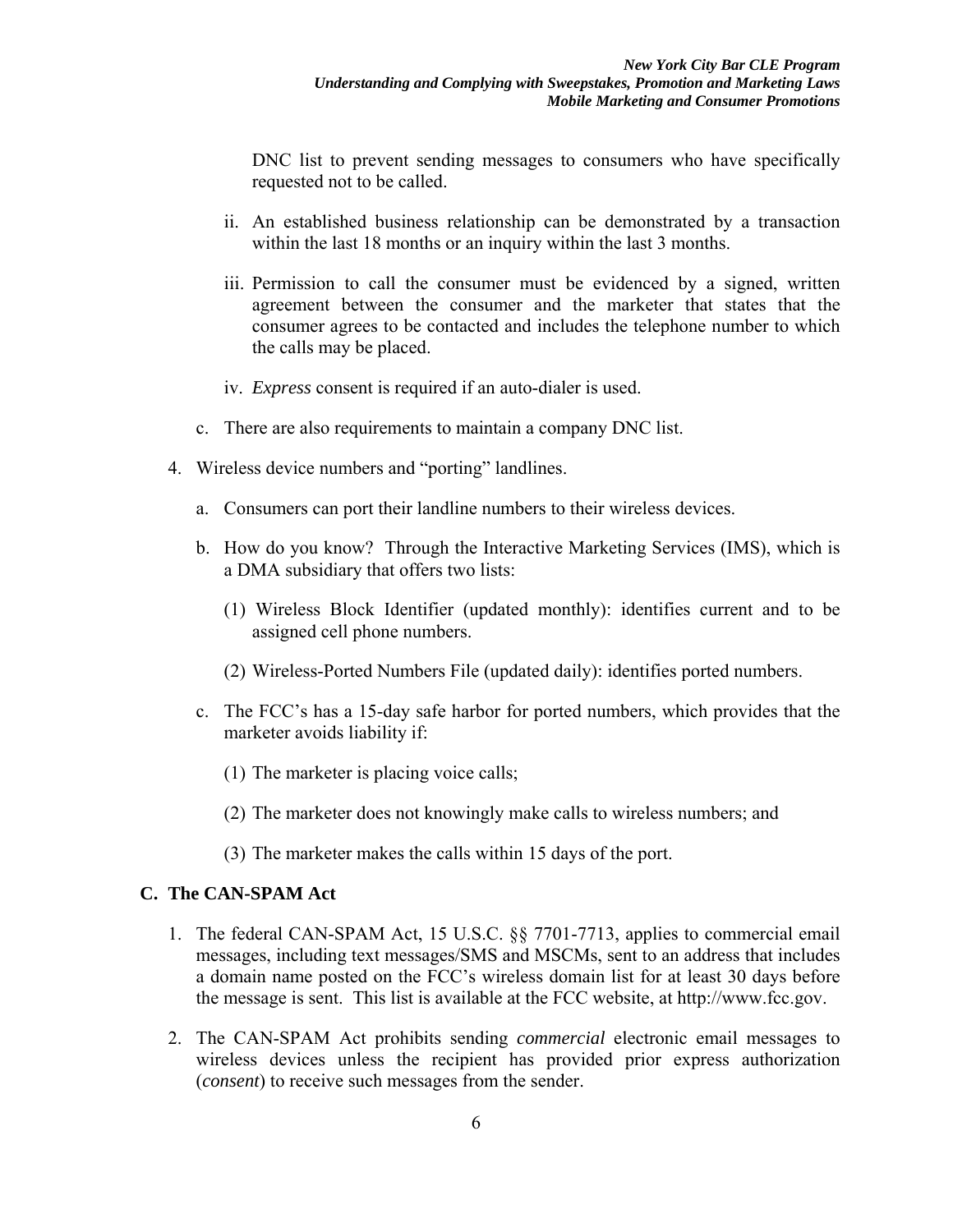- a. A message is *commercial* if its primary purpose is to advertise or promote a commercial product or service (including content on a commercial website).
	- i. Messages that are "transactional" in nature, such as those that complete or confirm a transaction, are not subject to CAN-SPAM's requirements.
	- ii. *E.g.,* an SMS text message confirming sign-up for a monthly gaming service is transactional, not commercial.
- b. If CAN-SPAM applies, *consent* must be obtained from the consumer in the form of express prior authorization.
	- i. This authorization may be obtained orally or in writing.
		- (1) Written authorization must contain subscriber's signature (digital or electronic, as defined by the E-Sign Act) and an email address to which messages may be sent. For online authorization, the site must allow the consumer to input the address.
		- (2) Senders obtaining authorization orally must take reasonable steps to ensure authorization can be verified, such as by recording authorization. However, some courts have taken the position that TCPA applies to email messages directed to phones (*see Jaffe v. Acacia, supra,* 121 P.3d at 831) – which means that written consent would be required. Marketers should therefore obtain written consent to avoid potential issues.
	- ii. Requests for prior authorization must contain the following disclosures and consents:
		- (1) That the wireless subscriber consents to receive mobile messages sent to his/her wireless device by a particular sender;
		- (2) That the subscriber may be charged by his/her wireless service provider for receiving such messages; and
		- (3) That the subscriber may revoke his authorization at any time.
	- iii. Limited Scope/Transferability of Authorization.
		- (1) Any prior express authorization given by consumer will be interpreted narrowly.
		- (2) A consumer who provides prior express authorization for one type of email/text message has not necessarily given consent for other types  $-e.g.,$ consenting to weather updates is not the same as consenting to e-coupons.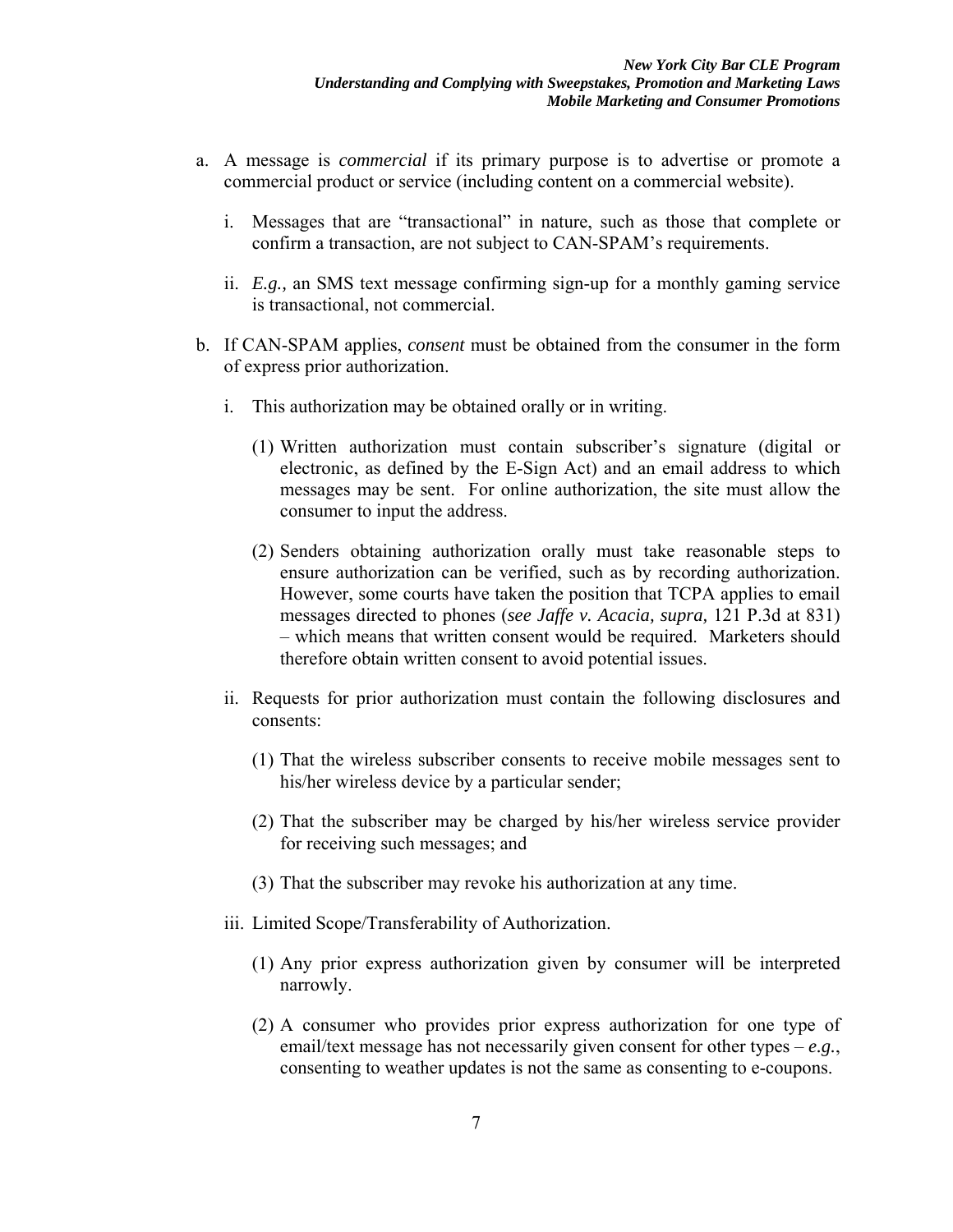- (3) Authorization given to a sender does not entitle the sender to act/send text messages on behalf of third parties, even affiliates and/or marketing partners.
- iv. Duration of Consent.
	- (1) Express prior authorization lasts until it is revoked and once it is revoked, the marketer has ten (business) days to cease sending business emails.
	- (2) Authorization cannot be via "negative option" consumer must affirmatively state that he authorizes the messages, and marketer cannot presume consent.
- v. Costs.
	- (1) Consumers cannot be required to incur any costs for authorization; as such, a marketer should not send a text message request for authorization or require a consumer to give authorization via text message.
	- (2) Marketers may give consumers an option to respond via a mechanism that involves cost *if* a free method is also available.
- c. The CAN-SPAM Act only applies if the technology used to send a message references a domain on the list. So, while messages addressed to 2125551212@verizonwireless.com might be covered, phone-to-phone SMS messages that do not include a reference to a domain name are not covered.
- d. General CAN-SPAM Requirements for Content the CAN-SPAM Act requires the following for *all* commercial emails, including commercial mobile messages:
	- i. The email must disclose that it is an advertisement or solicitation, and the "from" and "subject" lines of the message must not be misleading.
	- ii. The email must disclose the name and address of the sender/initiator of the message, and identify the sender in such a way that the consumer can determine that the sender is the authorized entity.
	- iii. The message must disclose that the recipient can opt-out of future commercial messages, and provide a functioning email address or other Internet-based opt-out mechanism. Marketers must provide the same mechanisms to revoke authorization that they provided to grant authorization, without charge. These mechanisms must be operable for at least 30 days after the message to the consumer is sent.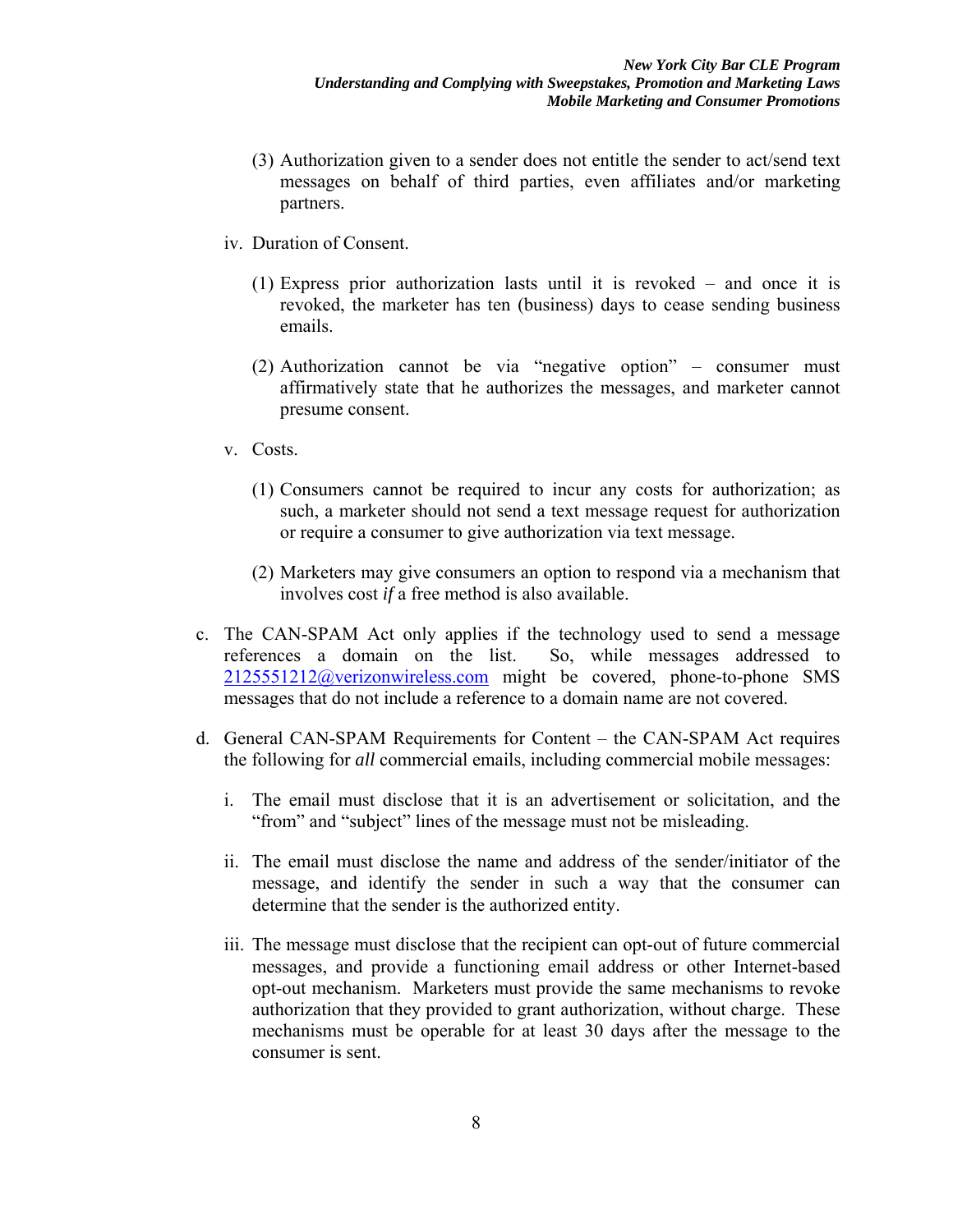iv. Marketers must not send commercial messages to consumers who have optedout.

### **C. State Laws**

- 1. States have various laws applicable to mobile marketing, including laws governing telemarketing, email marketing and advertising generally.
- 2. States can bring enforcement actions against mobile marketing companies for alleged violations of applicable laws. The Florida Attorney General's Office in particular has been active in the mobile marketing area.
	- a. The most recent case in Florida is *In re Mobile Messenger Americas, Inc.,* Case No. L09-3-1015 (Fla. Att'y Gen. Jan. 21, 2009), which involved a \$1 million settlement with a major mobile content marketer over allegations concerning improper billing for mobile content.
	- b. In May 2008, The Florida Attorney General's ("AG's") Office announced that Florida was developing a "zone system" that would dictate where material terms on a mobile should be disclosed. The AG's Office indicated that price and terms of offer would need to be within 125 pixels of submit field, and other information would be required to be presented in a minimum font size and a color that contrasted with the background.
	- c. In February 2008, the Florida AG's Office announced a settlement with AT&T Mobility over ads involving "free" offers in which AT&T agreed to pay \$2.5 million plus \$10 million in rebates to consumers. *In re Cingular Wireless, Inc.,* Case No. L08-3-1219 (Fla. Att'y Gen. Feb. 28, 2008). The settlement was particularly unusual because AT&T is a wireless carrier, not an advertiser. The settlement requires AT&T to include specific provisions in its agreements with third party providers that regulate how those third parties market using mobile text messaging and similar mechanisms and how they disclose the terms and conditions of their promotional offers. The Florida AG entered into a similar, but even more specific, agreement with Verizon Communications in 2009. *In the Matter of Verizon Wireless, Inc. and Alltel Communications, Inc.,* Case Nos. L08- 3-1034 and L08-3-1035 (Fla. Att'y Gen. June 16, 2008),
	- d. In November 2007, the Florida AG entered into a settlement with Azoogle over the company's Internet ads for "free" ringtones that offer that in fact required that consumers purchase a subscription to \$9.99/month service to obtain. Azoogle agreed to pay \$1 million and prominently disclose the costs of any offer. *In the Azoogleads US, Inc.,* Case No. L07-3-1044 (Fla. Att'y Gen. 2007),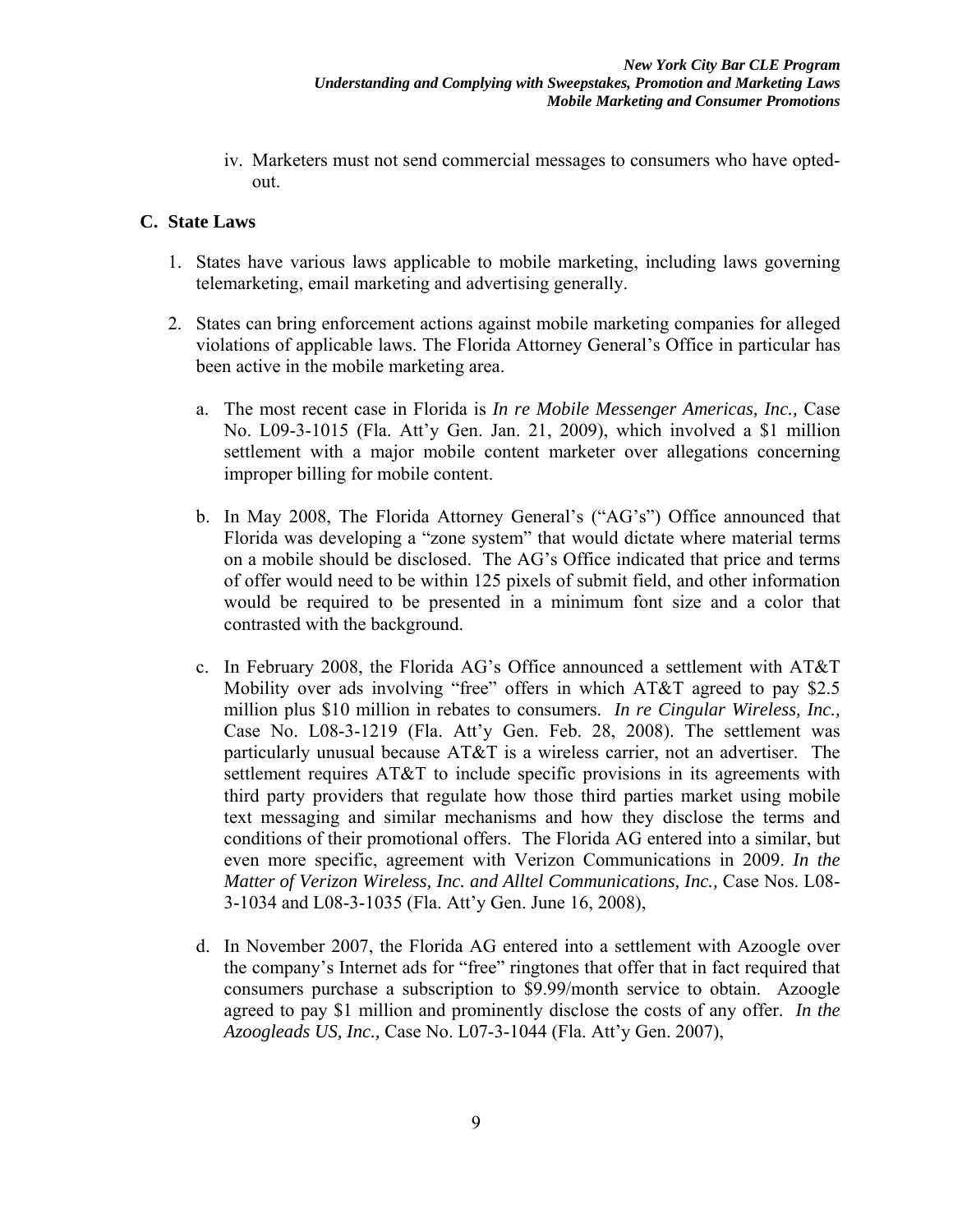## **D. Industry Guidelines**

- 1. Several industry groups have adopted guidelines for mobile marketing that require compliance with the applicable federal laws and recommend standards for mobile marketing activity in specific areas:
	- a. Mobile Marketing Association (MMA)
		- i. Consumer Best Practices Guidelines for Cross Carrier Mobile Content Programs – extensive and detailed, addressed both general guidelines and best practices and carrier-specific requirements for, *inter alia,* notice/disclosure of terms and conditions, obtaining consent, use of term "free," sweepstakes and contests, coupons, etc.
			- (1) MMA Consumer Best Practices Guidelines comprehensively address mobile-specific marketing issues such as:
				- 1. Disclosure of offer terms and conditions
				- 2. Deactivated and recycled numbers
				- 3. Subscription programs
				- 4. Mobile "chat"
			- (2) MMA also provides comprehensive, technically-oriented "Mobile Advertising Guidelines" for creating ads, which include
				- 1. Aspect ratios
				- 2. Dimensions
				- 3. Formats
				- 4. Downloadable applications
			- (3) Finally, MMA also published program/topic-specific publications, such as:
				- 1. Mobile Marketing Sweepstakes and Promotions Guide.
				- 2. Introduction to Mobile Coupons.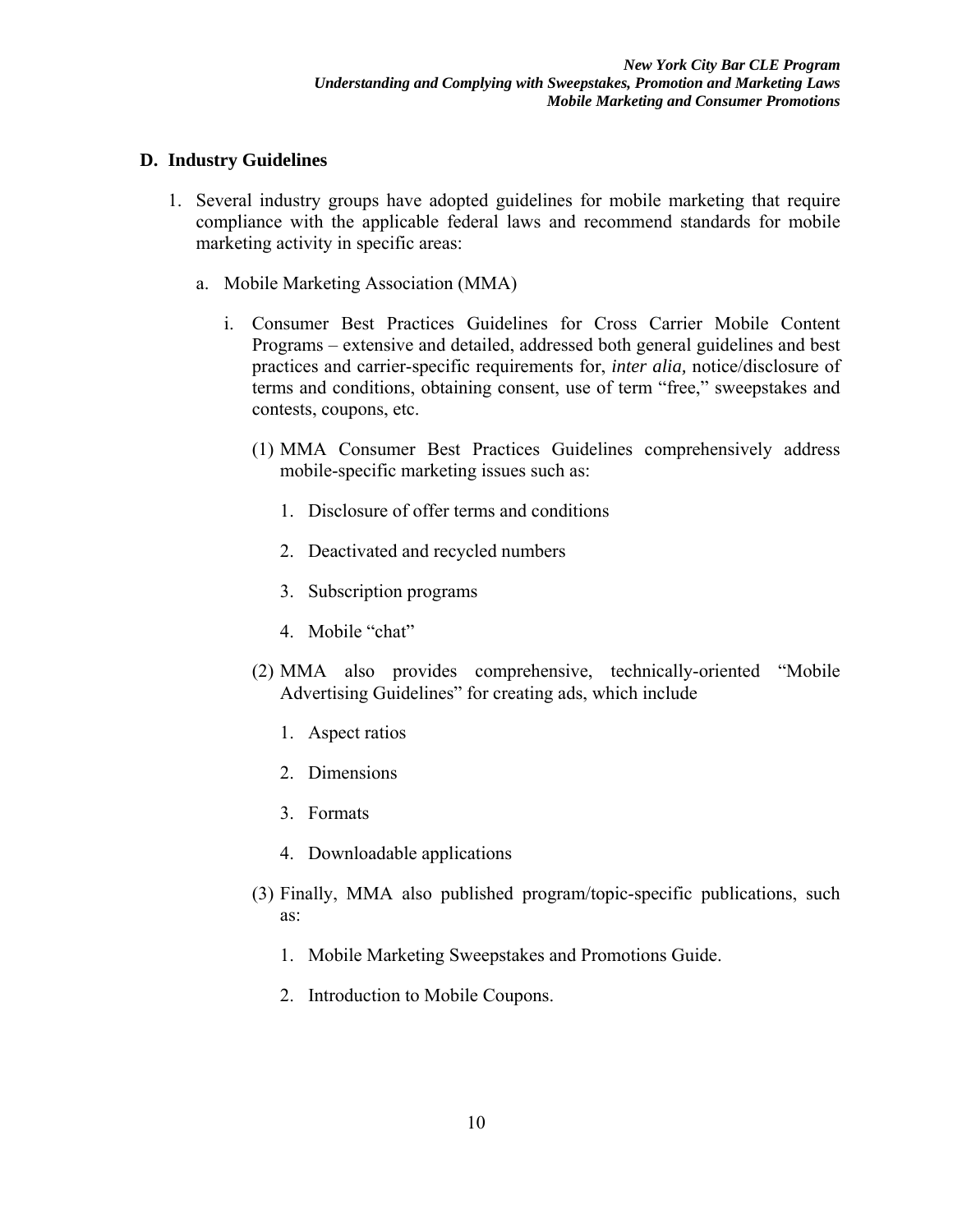- b. Direct Marketing Association (DMA): Guidelines for Ethical Business Practice comprehensive guidelines for ethical and legal conduct for multiple different types of direct marketing using different vehicles, including sweepstakes and other types of promotions.
- c. CTIA The Wireless Association Primarily addresses duties of wireless carriers. Several potentially relevant documents:
	- i. Best Practices and Guidelines for Location Based Services (*e.g., GPS).*
	- ii. Consumer Code of Conduct.
	- iii. Content Classification Criteria.
- 2. Opt-in Consent
	- a. DMA suggests single opt-in.
	- b. MMA suggests single and double opt-in.
		- i. Single opt-in for promotions where the subscriber incurs no charges for receiving messages (FTEU or "free to end user"), and where the subscriber incurs standard text messaging charges imposed by the carrier (*e.g.,* \$0.15 per message).
		- ii. Double opt-in for promotions where the subscriber incurs a per message charge that is higher than the standard charge imposed by the carrier (*e.g.,* \$0.75 per message).
- 3. Mobile Specific Marketing These organizations incorporate into their guidance best practices and legal compliance requirements in specific areas such as such as:
	- a. Disclosure of offer terms and conditions
	- b. Use of the word "free"
	- c. Affiliate marketing
	- d. Word-of-mouth marketing.
	- e. Advertising to children.
	- g. Organizations each have more targeted guidelines that are applicable to the conduct of sweepstakes or other types of promotions (coupons, etc.)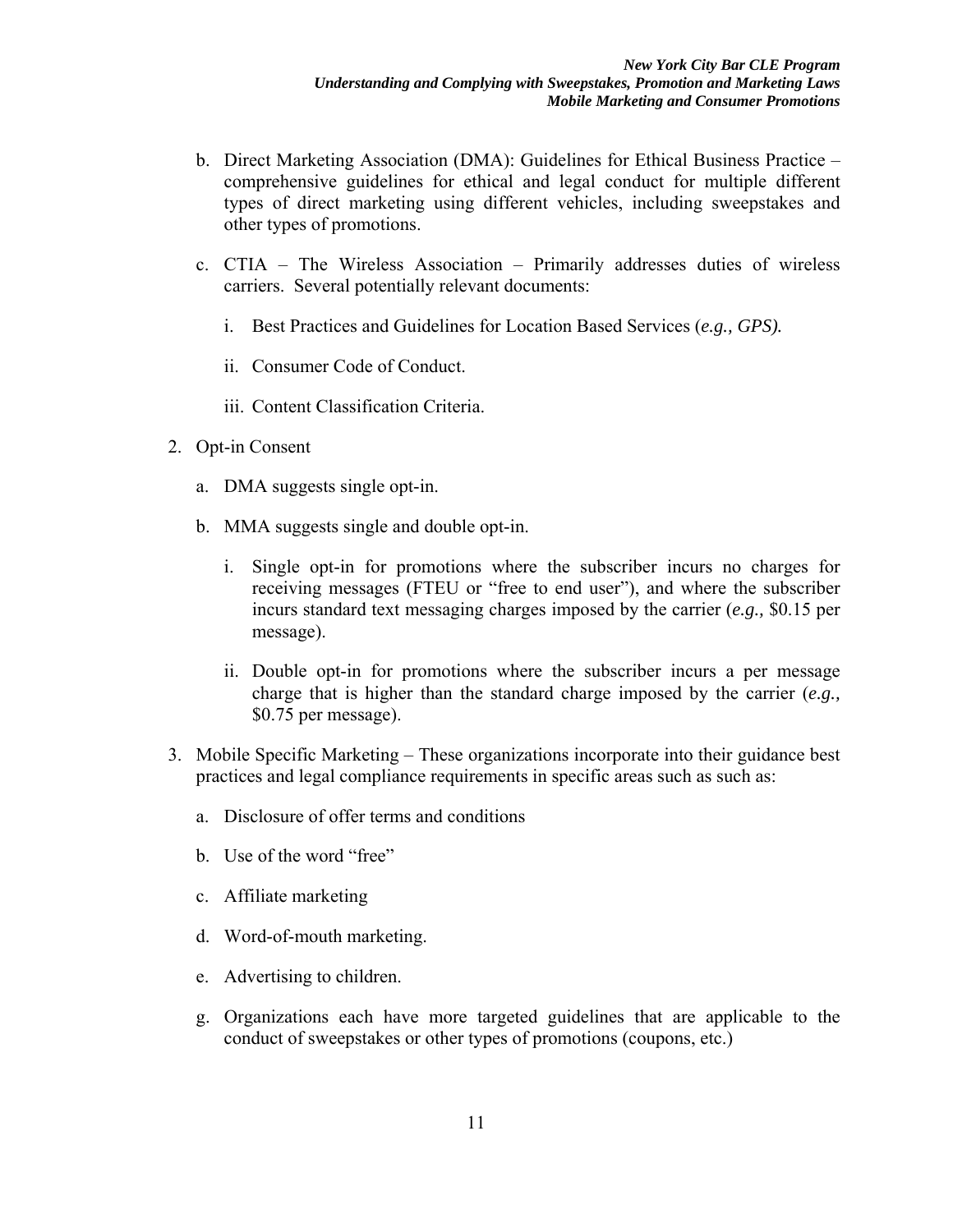### **III.MOBILE MARKETING IN CONNECTION WITH CONSUMER PROMOTIONS**

### **A. Sweepstakes and Contests Overview**

- 1. Lotteries (with the exception of state "lottos") are prohibited under federal laws and the laws of all fifty states, usually as a form of gambling. A lottery is defined as having three elements: (1) prize, (2) chance, and (3) consideration. One of these elements must be eliminated before a prize promotion can lawfully proceed.
	- a. Prize: Something (anything) of value even of nominal value that is awarded to promotion winners. Non-tangible awards, such as bragging rights, generally are not considered prizes.
	- b. Chance: The outcome of the promotion depends on factors that are outside the entrants' control. *E.g.,* a random drawing, pre-selected winning numbers, a guessing game.
	- c. Consideration: Something of value that must be given for the opportunity to participate in the promotion. Consideration may be monetary (*i.e.,* a payment or purchase) or non-monetary (*i.e.,* an expenditure of substantial time and/or effort).
		- i. It is essential to ensure that no consideration is required in a sweepstakes where prizes are (by definition) awarded on the basis of chance. If consideration is present in a sweepstakes where prizes are awarded on the basis of chance, it will be an illegal lottery.
		- ii. One way to eliminate or negate consideration is to offer a free alternative method of entry (AMOE) (*i.e.,* a method of entry that does not require consideration).
			- (1) *E.g.,* mail-in method of entry ("send in a 3x5 card with your name, home and email address and telephone number"; online entry form.
			- (2) AMOE must have "equal dignity" with the method of entry that requires consideration – everyone who enters must be treated the same, whether they pay/purchase or not.
		- iii. Another way to avoid the lottery issue is to eliminate chance (rather than consideration), which would make the game a skill contest. Examples of skill contests are trivia contests, essay contests, user generated content contests, etc. *Note that a number of states prohibit consideration even in skill contests.*

### **B. Special Issues for Mobile/Wireless Prize Promotions**

1. Text Messages as Consideration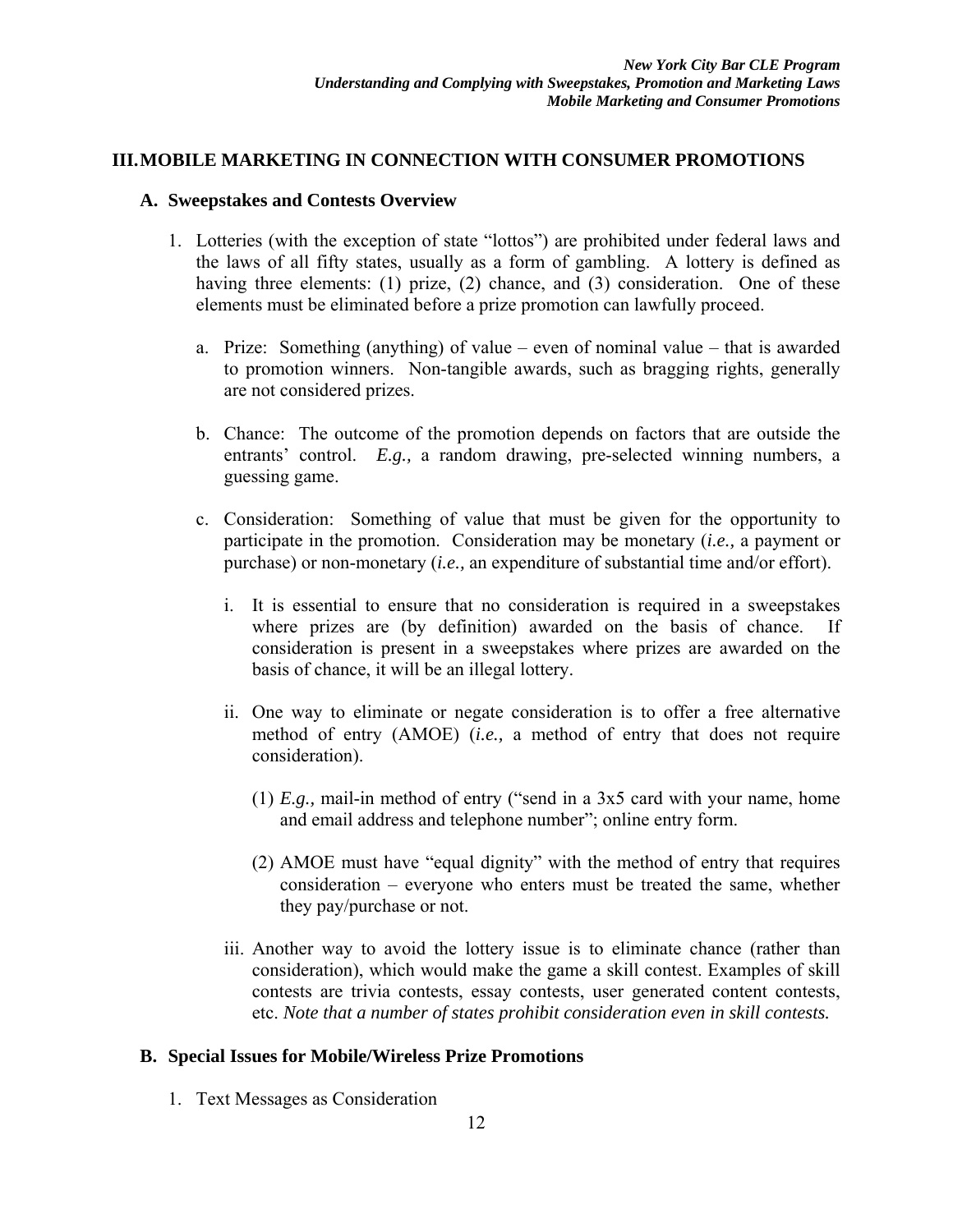- a. Costs incurred as a result of using a mobile device to enter a promotion (*e.g.,* texting fees) may constitute consideration – because consumers have to pay money to send text messages, a requirement to send a text message (standard or premium) to enter a promotion may be consideration.
	- i. *American Idol/Deal or No Deal Cases (Hardin v. NBC Universal, Inc. et al (Georgia)); Bentley v. NBC Universal, Inc., Herbert v. Endemol USA and Cunningham v. Endemol USA (California)):* In 2007, class action cases filed in California and Georgia challenging text message games conducted during the broadcast of popular TV shows *Deal or No Deal*, *American Idol*, *1 vs. 100*, *America's Got Talent*, and other similar programs. Television audience members could enter via text message but would incur a \$0.99 premium text message fee; in the alternative, they could enter for free via the Internet. The plaintiffs alleged that the games violate the gambling/lottery laws in Georgia and New York/Massachusetts, respectively.
		- (1) *Hardin v. NBC Universal, Inc. et al (Georgia):* The Georgia case against NBC concerning was dismissed in 2008 by the Georgia Supreme Court, which determined that a "gambling contract" did not exist between the game sponsors and participants who paid the text messaging fee because the fee "never hangs in the balance," and thus the game did "not involve a bet or wager." According to the Court, because the participant did not compete against the game sponsor – such that one of the two parties would win and the other would lose – the participants did not make a bet or a wager on the outcome of the event. Therefore, Georgia's gambling law was not violated and plaintiffs were not entitled to receive any money.
		- (2) *Bentley v. NBC Universal, Inc., Herbert v. Endemol USA and Cunningham v. Endemol USA (California)):* The California class action suit is still pending; it is important both because it challenges the established proposition that an alternative method of entry eliminates the element of consideration from promotional games and also raises the question of whether the Internet can be relied on as a free alternative method of entry. Plaintiffs are arguing, in part, that the promotions violate the lottery laws because consumers don't receive anything of value for the premium rate they pay for text messages.
	- ii. Text message promotions should include a free AMOE that will not require consumers to pay text messaging fees or otherwise incur any costs.
		- (1) The *Bentley* case in California raises questions as to whether even a free AMOE will be sufficient..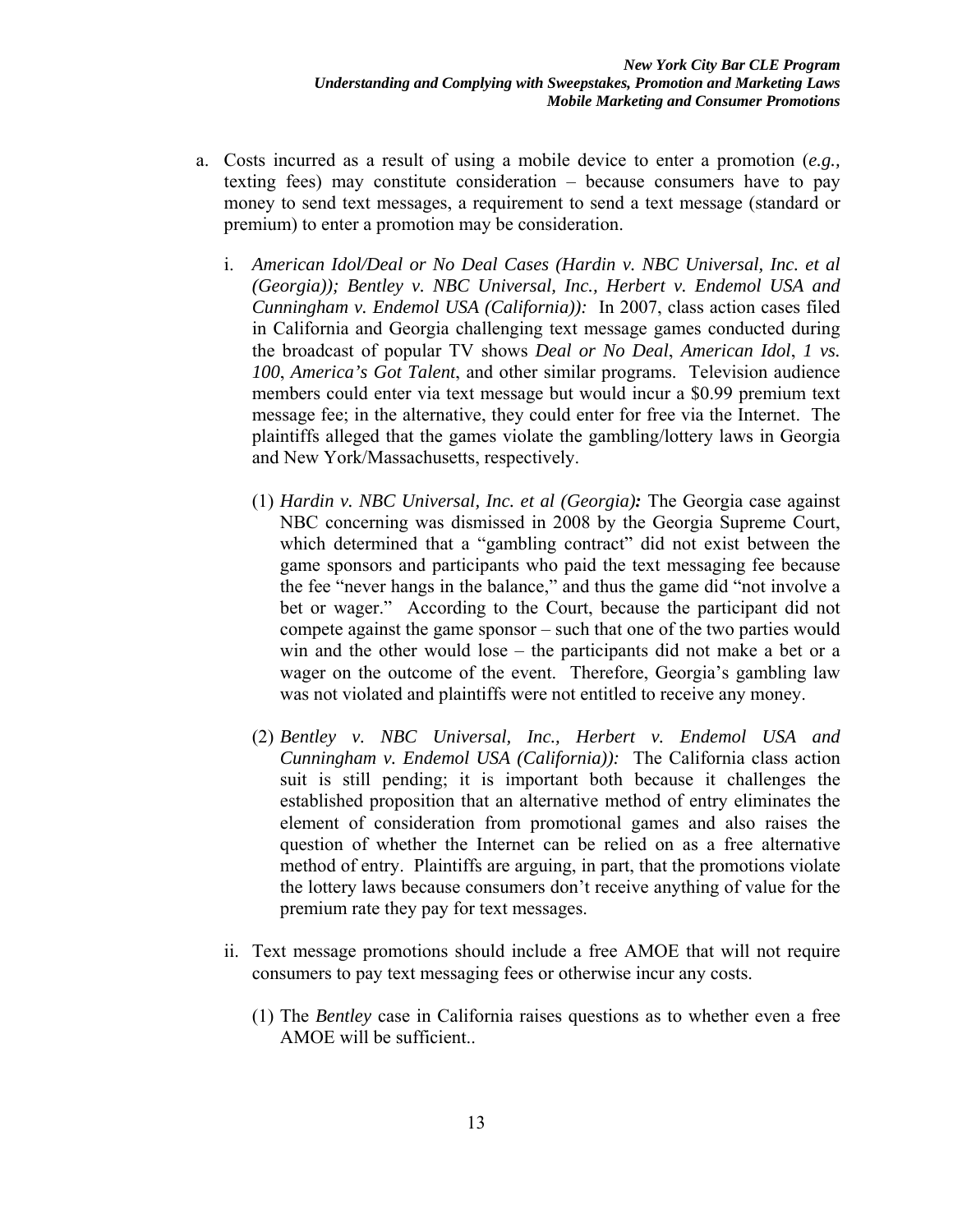- (2) Until the California case is resolved, companies should *at minimum* (a) avoid any method of entry that has a premium cost associated with it unless there is some value associated with the charges (a ringtone, a tshirt, etc.) and (b) ensure the availability of a free AMOE.
- 2. Disclosure of Prize Promotion Terms and Conditions/Registration
	- a. As with all promotions, must disclose Official Rules prior to entry; disclosure is complicated by medium (smaller screen, etc.)
		- i. At minimum, need link to complete rules from ads on mobile screen.
		- ii. Ads in other media should make more complete disclosures.
		- iii. May wish to require registration online for more complicated promotions.
- 3. Industry Standards for Mobile Marketing in Connection with Sweepstakes and Contests
	- a. DMA Guidelines apply to all direct-to-consumer marketing in connection with consumer promotions, including mobile marketing. With respect to consumer promotions, the DMA's Guidelines for Ethical Business Practice reflect general legal standards. For example, the guidelines require a free method of entry for games of chance, and clear and accurate disclosures regarding prizes, odds of winning, and other materials terms and conditions.
	- b. MMA Consumer Best Practices Guidelines also require a free method of entry into a game of chance. Moreover, MMA's Mobile Marketing Sweepstakes and Promotions Guide provides procedural guidance regarding the operation of a consumer promotion.
- C. Mobile Coupons, Premiums, and Other Promotional Offers
	- 1. Marketers are increasingly offering coupons, rebates, premiums, or other promotional offers through communications to mobile devices. For example, some marketers send coupons to mobile devices that can be redeemed online by entering a coupon code, or provide consumers with electronic copies of coupons that must be printed out in order to redeem them. Some companies offer location-based services that use satellite systems (such as GPS) to determine the location of the user and then provide mobile promotional offers for nearby retail outlets.
	- 2. Legal Standards: Coupon and premium offers are subject to the same consumer protection standards that govern traditional coupons, rebates, premiums and other